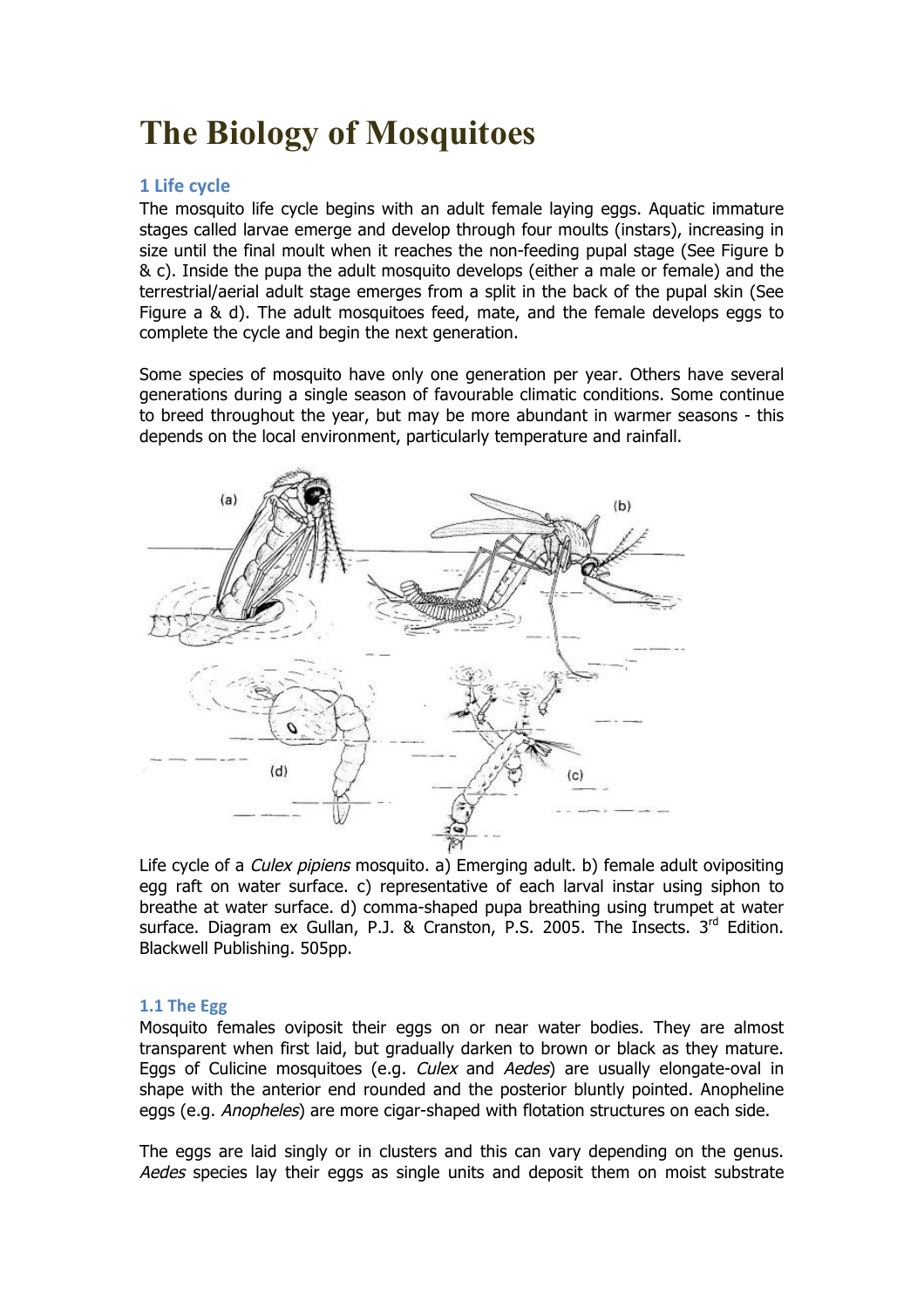such as rock surfaces, moist earth and the inside wall of tree holes or containers above the receding water level. They also lay eggs under debris and in crevices in soil and dry mud, where they will be subsequently flooded. These eggs are able to withstand desiccation, and can survive long periods until they are submerged by water, at which time they begin to hatch.

Egg rafts of *Culex* and *Coquillettidia* spp. float on top of the water surface, while Mansonia spp. egg rafts can be found attached to the underside of leaves or twigs, just below the water surface. Mansonia species eggs differ from other species in that they have one end extended into a spike. Egg rafts cannot withstand desiccation and are usually associated with permanent or semi-permanent water bodies. They will hatch after about two days on the water and without constant water, they desiccate and die.





Aedes sp. eggs eggs compared a compared control control control control control control control control control control control control control control control control control control control control control control contro





Anopheline sp. egg note the floats on either side of the egg. Mansonia sp. egg raft attached under debris



**Culex sp. Egg raft**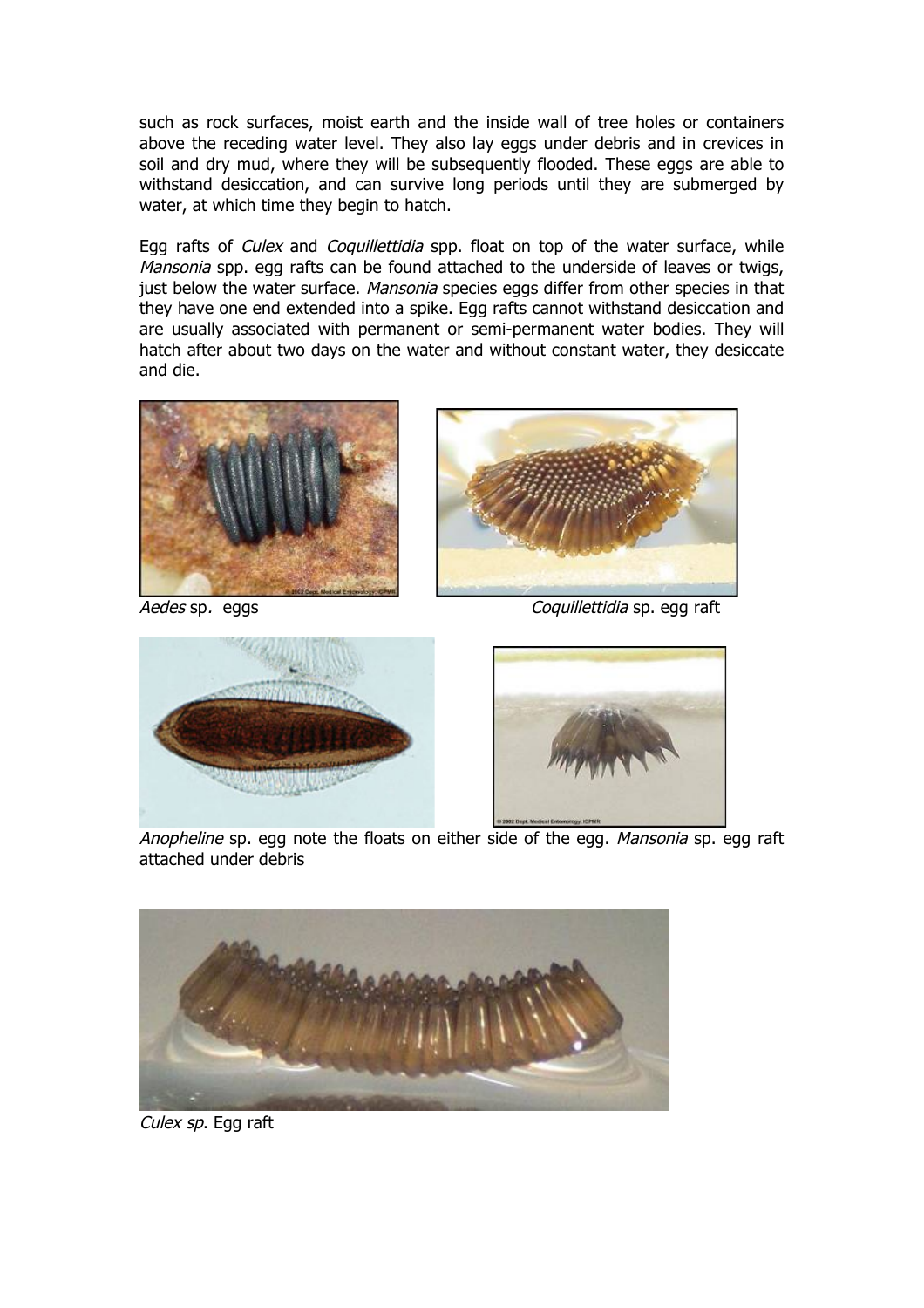#### **1.2 The Larva**

The larval stage must have an aquatic habitat in which to complete its development to the pupal stage. The adult female selects an appropriate larval habitat when she deposits her eggs. They are able to discern physical and chemical properties of different collections of water and choose between sites available. Factors including shade, temperature, salinity, water quality and the texture of the substrate (Aedes species), may influence the female in her search for an appropriate oviposition site. Various combinations of these factors can be identified as being characteristic of a typical breeding site of a particular species. Therefore there are a range of diverse habitats where mosquito larvae can be found, which is dependent on species type as well as environmental factors.



Culex quinquefasciatus larvae hatching from eggs



The larvae hatch from the eggs and grow through four instars before developing into a pupa. Between each stage they moult their rigid outer skin so they can increase in size. The discarded skin is termed an exuvium/exuvia (singular) or exuviae (plural). The larval instar level is determined by the size of the head capsule, not the body length.

Most larvae feed on microscopic organisms in the water and bottom detritus, either by filtering water through their mouth brushes or by grazing with specially adapted mouth appendages. Some larvae are predatory (Aedes (Ochlerotatus) alternans and Toxorhynchites sp.) and their mouth brushes are modified so they are strong enough to grasp prey.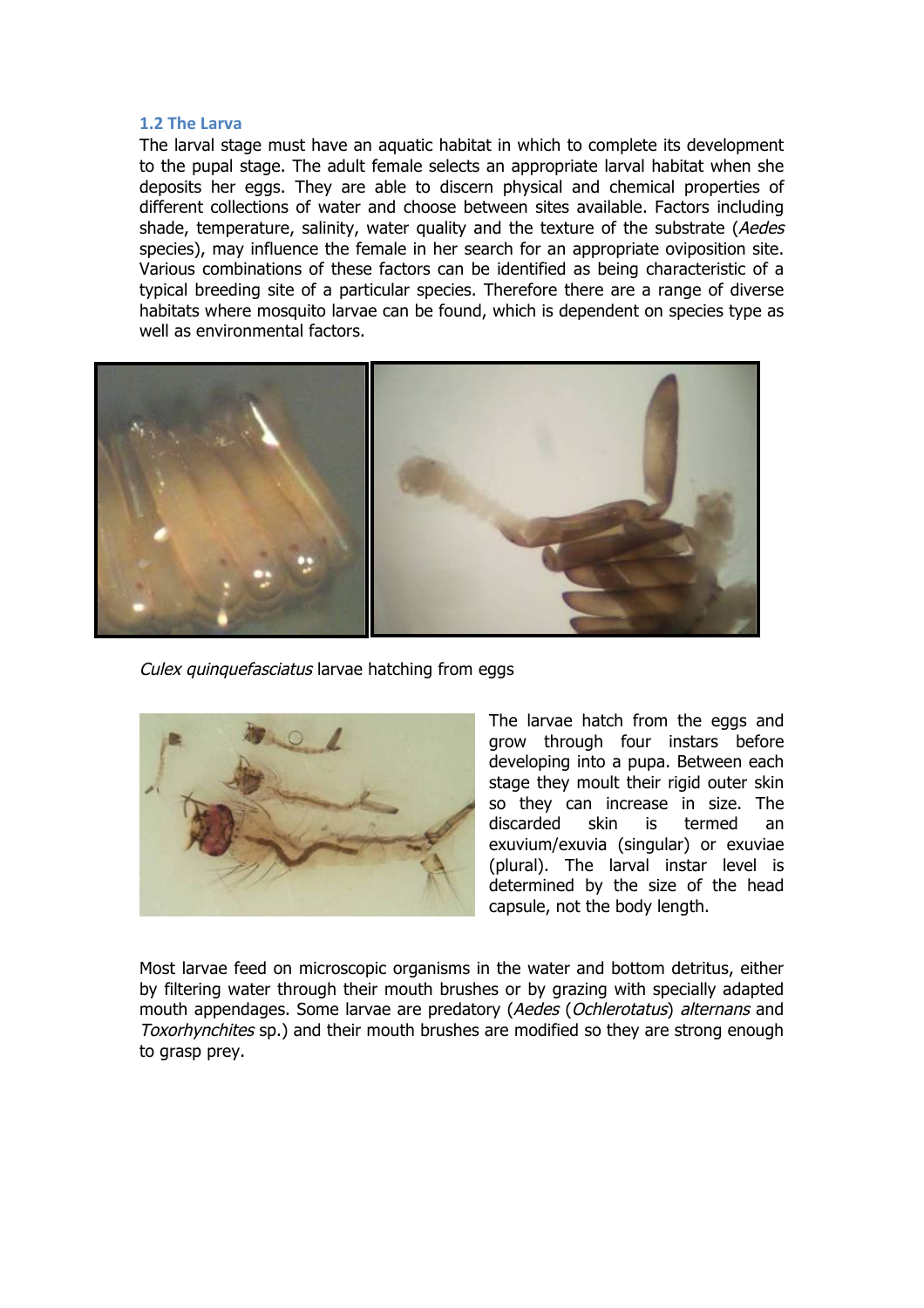

**Head of 4th instar Aedes (Ochlerotatus) australis larva with mouth brushes for filtering water**



**Head of Toxorhynchites sp. larva, arrow indicating prey-gripping mouth brushes.**

Some species feed habitually at the surface (Anopheles), some in the middle range below the surface (Culex) and others typically feed on the bottom of the habitat (Aedes).

Larvae breathe air from openings (spiracles) at the tail end of the body, generally through a structure termed a siphon (See Figure). They hang below the water surface with only the tip of the siphon exposed to the air. They can remain motionless on the bottom for some time, but need to return to the surface for air to prevent suffocation.

One of the two main exceptions to breathing behaviour occurs within larvae of the



genera Mansonia and Coquillettidia. They attach to plants below the surface of the water after hatching, using a specially adapted piercing siphon and obtain their oxygen directly from the plant tissues. Larvae of these two genera do not visit the water surface during their development and usually feed by filtering food particles from the surrounding water with their mouth brushes.

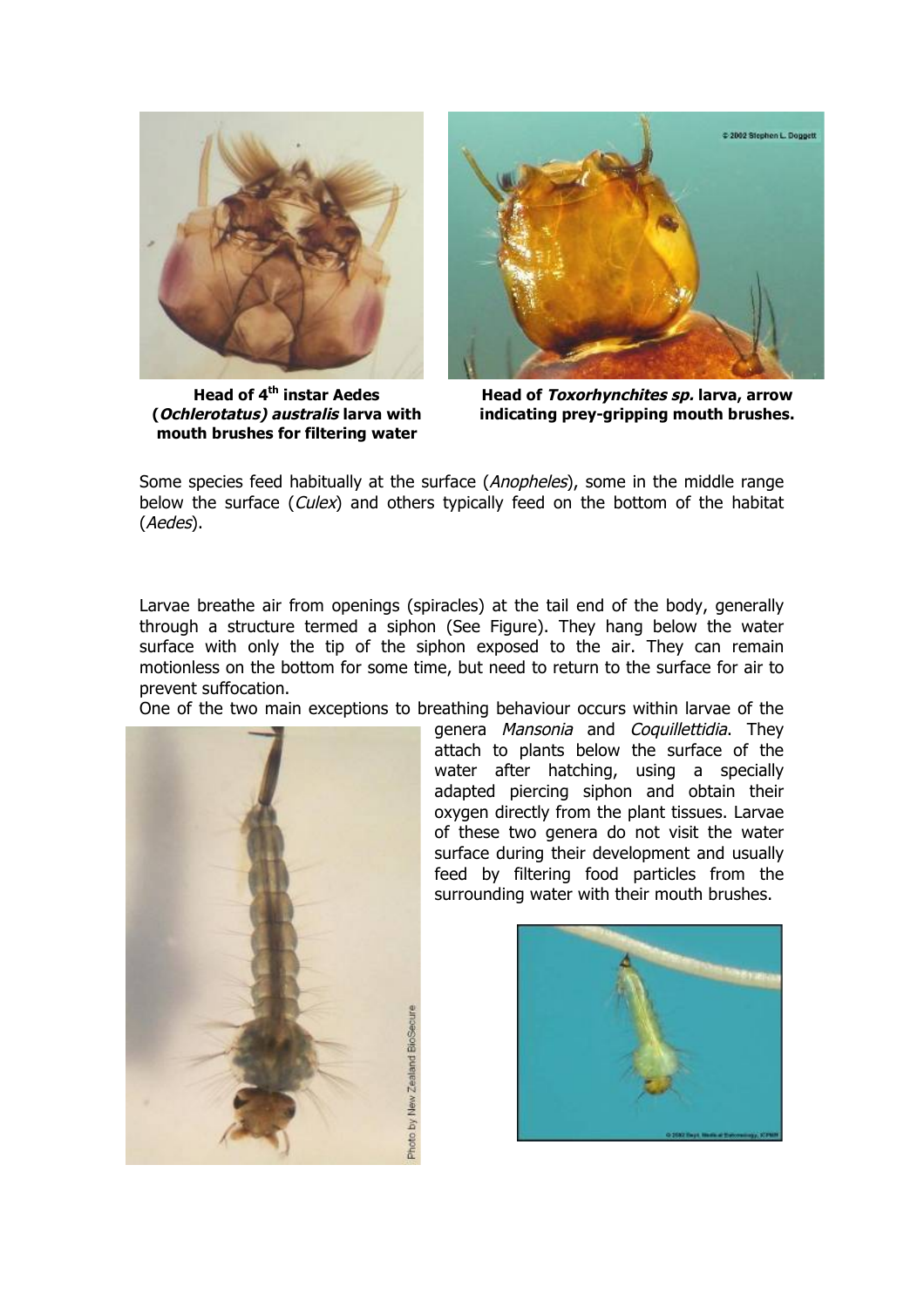

Coquillettidia linealis larvae breathing through a plant stem.

The second main exception in breathing behaviour occurs within the genus Anopheles, whose larvae do not have a siphon or breathing tube. Species of this genus lie alongside the surface of the water to breathe.



The time taken for development through the larval stages is dependent on a number of environmental factors, the most important of which is temperature. Availability of food and the extent of larval crowding within the habitat are also important.

During favourable summer conditions, Anopheles species may complete larval development in 7-10 days, Aedes species may complete larval development in as little as 4-5 days and *Culex* species may require at least 7-10 days. Low temperatures usually delay development and may cause cessation of growth and induce a over-wintering of larvae in some species.

Identification of larvae is most easily accomplished with mature larvae, i.e. the fourth instar and microscopic examination is usually required. However, there are some genus characteristics that enable partial identification in the field. For example, Anopheles species' lack of a siphon and larvae lying flat at the surface of the habitat when breathing or resting, distinguishes them from *Culex* and *Aedes* species which have siphons and hang suspended from the surface. Culex species typically have longer siphons than Aedes species, which also can help assist in recognising the different genera in the field, however this can really only be achieved with experience and should always be checked under the microscope.

The larvae of Mansonia and Coquillettidia, although not commonly collected because of their attachment to submerged aquatic vegetation, can be identified as being from one of these two genera either by their attachment to a plant or if separated from the vegetation, by their modified siphon.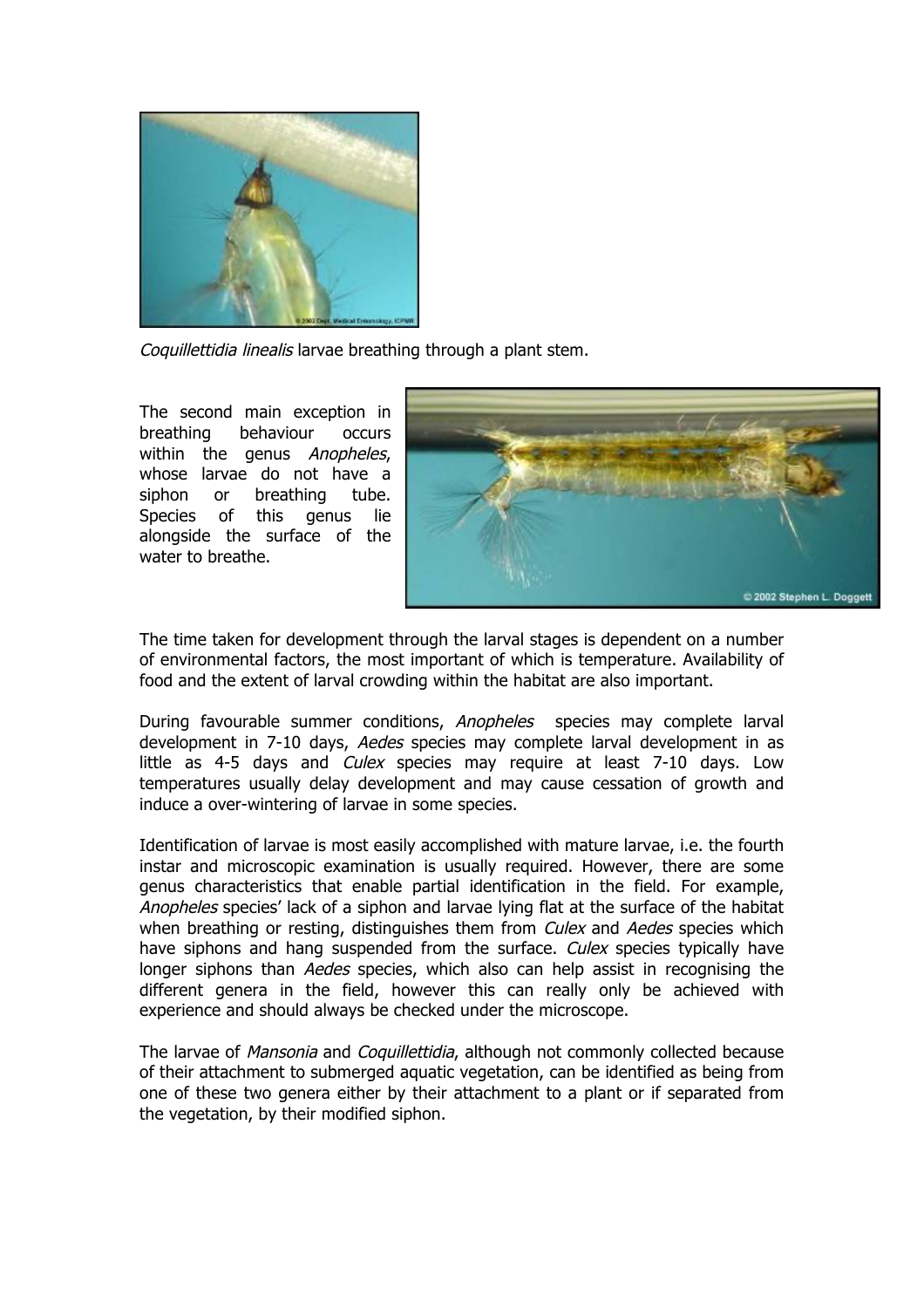

#### **1.3 The Pupa**

After the  $4<sup>th</sup>$  larval instar completes its development, it moults into a non-feeding but highly mobile stage called the pupa. Within the body casing of the pupa, the immature tissues are breaking down and adult tissues are forming.

The pupa breathes through a pair of tube-like organs (trumpet) situated at the 'head' end of the comma-shaped body.



Identification of pupae is only possible using microscopy. However, as with the larvae, some groups can be distinguished by their behaviour. Mansonia and Coquillettidia species for example, are different from other mosquitoes in that their pupae (like their larvae), obtain oxygen from plant tissues below the water surface, using modified trumpets (See Figure 9b).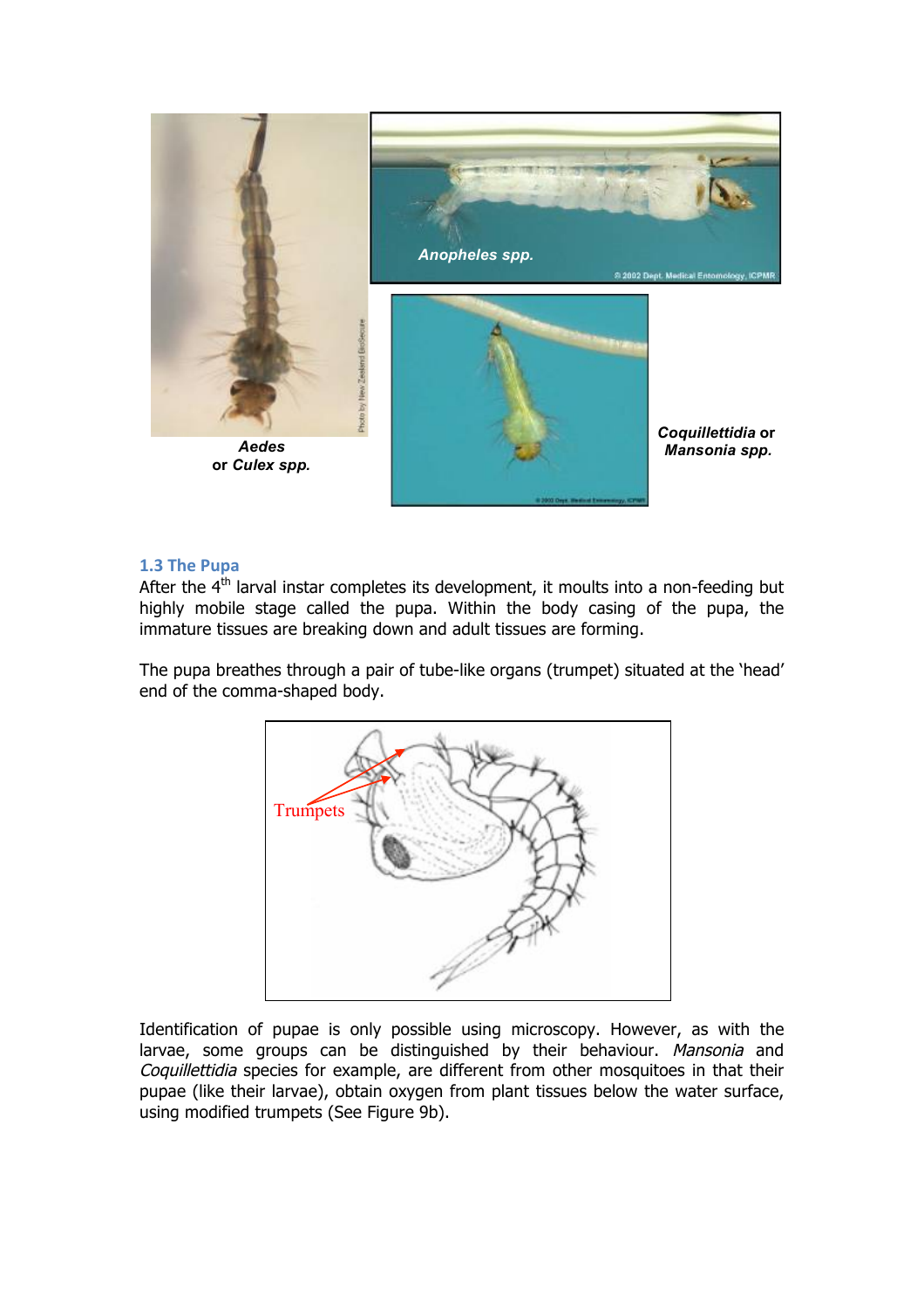

Culex annulirostris pupa breathing at the water surface.



Coquillettidia linealis pupa breathing through plant stem.

The duration of the pupal stage again is dependent on temperature but is generally of the order of 2-3 days for Anopheles, Aedes and Culex species. Once the adult tissues have developed and it is time for emergence, the pupa swims to the water surface and stretches itself out to full length and the pupal skins splits along the back and the teneral adult mosquito emerges above the water surface (see photo below).

After emerging from the pupal casing, the adult mosquito rests on the water surface for a short time, to allow its wings and body to dry, before flying off in search of nourishment and a mate. Male mosquitoes develop faster than females, and are usually the first to emerge.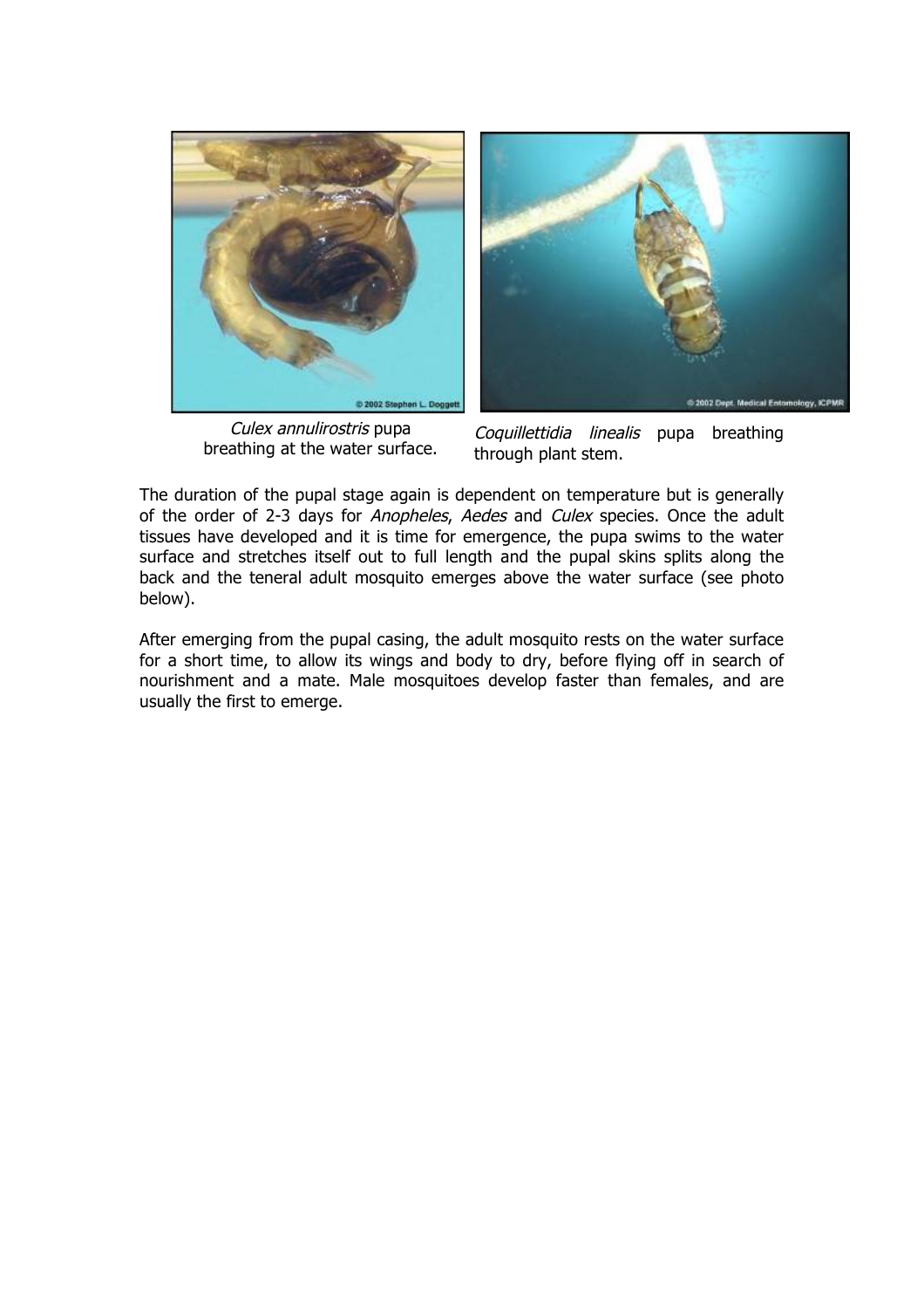

#### **1.4 The Adult**

After emerging from the pupal casing, the adult mosquito rests on the water surface for a short time allowing its wings and body to dry, before flying off in search of a mate.

In a single generation, the males of a species usually develop marginally more quickly than the females, and males are usually first to emerge from the larval habitat. This is not always noticeable in the field where generations may overlap. Male mosquitoes do not normally travel far from the breeding site and feed on plant juices, sugars from flowers and fruit nectars.

The adult female also seeks out a sugar meal of nectar or similar plant juices to replenish expended energy reserves and then mates with a male, usually near a breeding site at dusk. Female mosquitoes mate only once, as the sperm packet introduced by a male during the mating act is sufficient for the female to fertilise all batches of eggs she subsequently produces.

For egg production, female mosquitoes require protein via a blood meal. A few species can develop the first batch of eggs using nutritional reserves carried over from the larval stage, this is called autogeny. They usually require a blood source to produce the second and subsequent batches.

The preferred source of a blood meal can vary widely between mosquito species. In

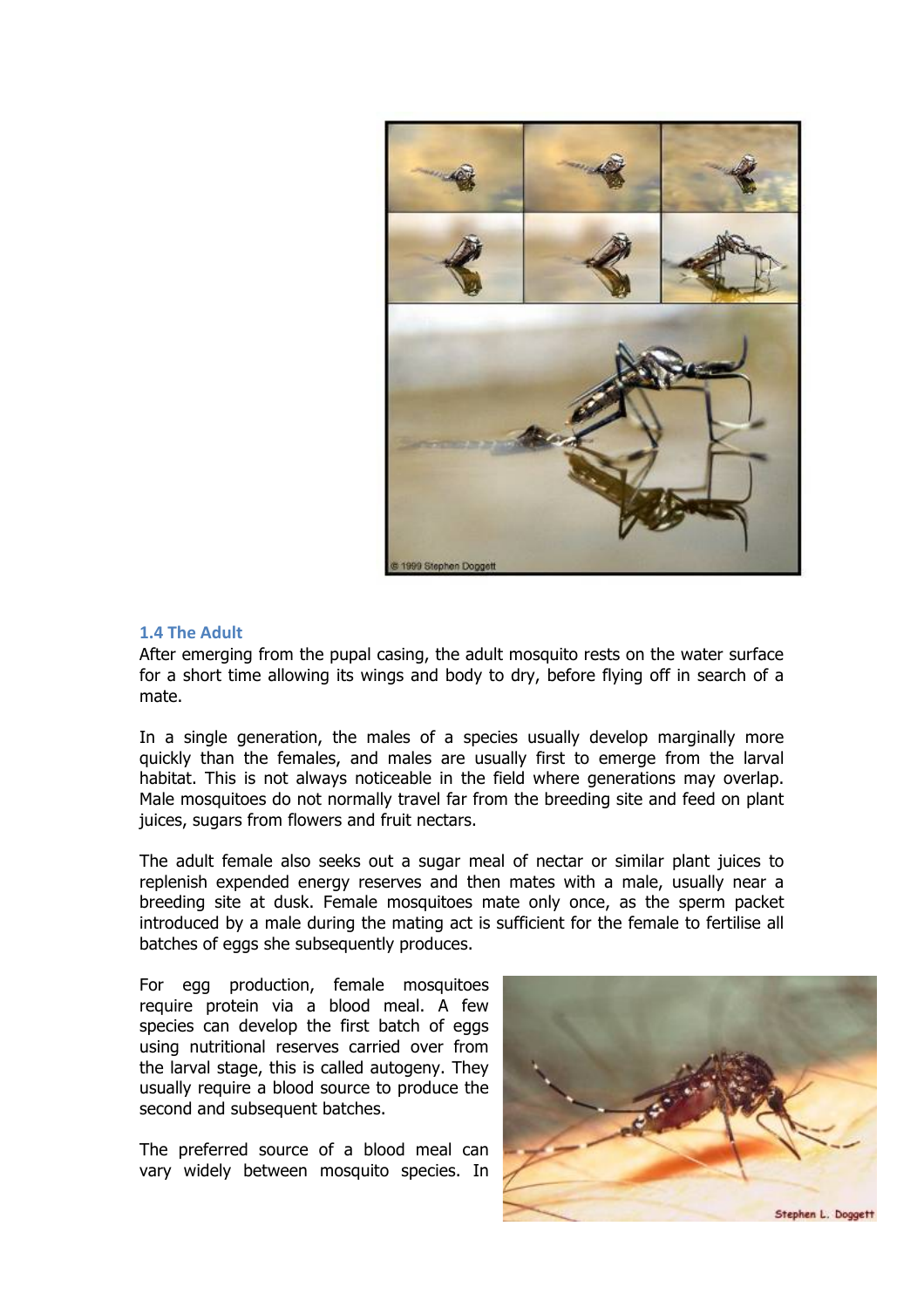general terms, mosquitoes are attracted to a warm-blooded host by a combination of factors; carbon dioxide, a product of respiration is an important attractant as are various body odours and chemicals such as lactic acid.

These seem to be the longer range attractants. At closer distances, temperature can be a factor, as can visual perception at very close proximities.

Some species may take several blood meals to acquire sufficient protein for egg production. The female searches for secluded refuge where she can rest undisturbed,



digest the blood meal and develop a batch of eggs. She will then fly off in search of additional blood meals to repeat this process. Subsequent blood meals may be taken the night of oviposition if a host is nearby, otherwise a day or more may elapse before the next feed.

As mentioned above, the oviposition site

(and thus, the larval habitat) may be characteristic for a particular species. However, although we know that mosquitoes have sense organs which allow them to choose between physical and chemical features of an aquatic site, the determining features important to the mosquito may not always be apparent.

Identification of adult mosquitoes is very complex, even to genus level and microscopes are required. However, the sex of mosquitoes caught in the field can often be determined by eye  $-$  if they stop flying around for a second! Adult males differ from females in that they have long palps protruding from their head next to their proboscis, and very bushy antennae compared to those of the females. An exception to this occurs in the Anopheles genus, which has both sexes with long palps, but the males still have the more bushy antennae. Resting positions also vary between these genera (see diagram).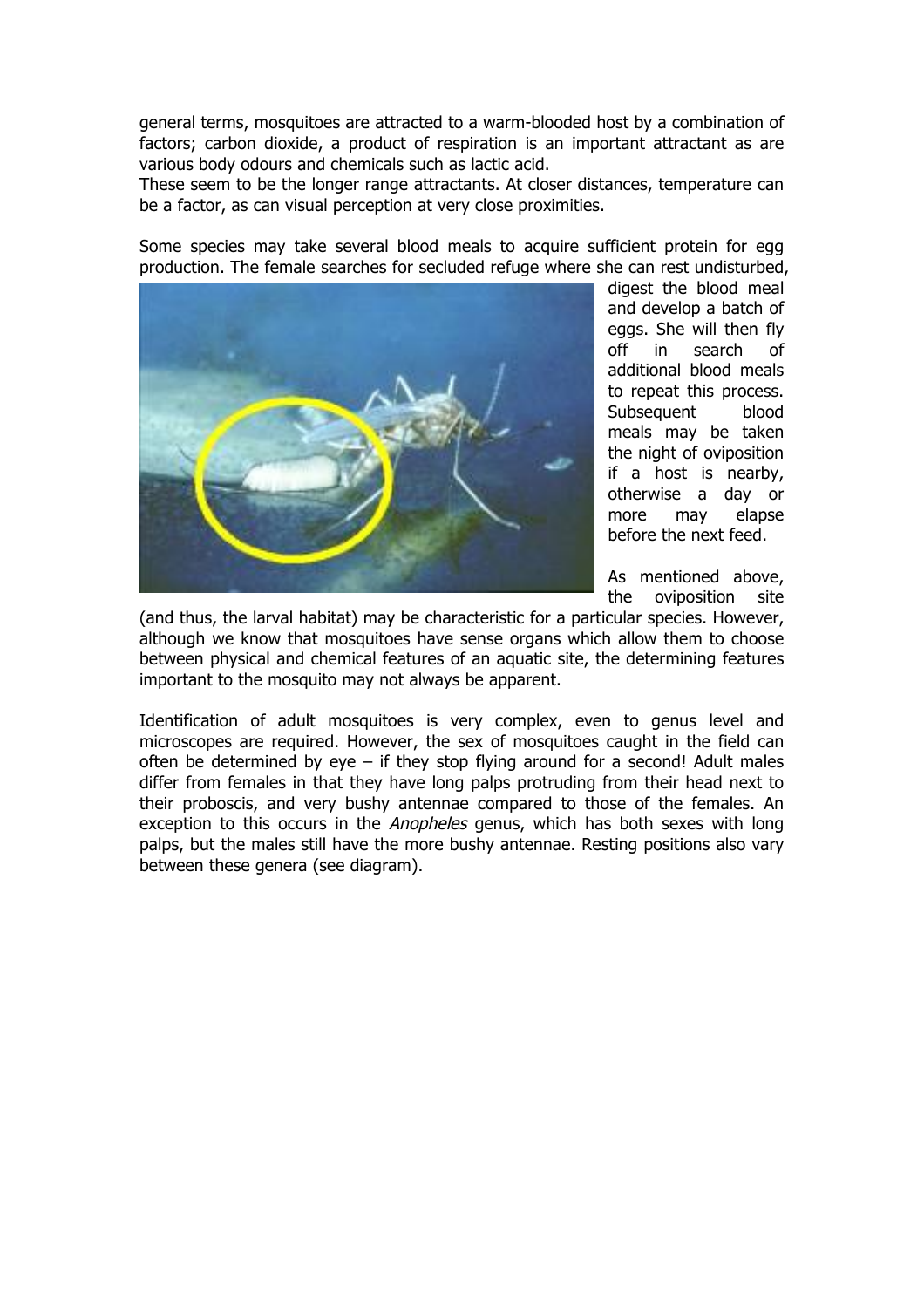

Summary diagram of the main mosquito genera. Ex: Carpenter & LaCasse (1955). Mosquitoes of North America (North of Mexico). University of California Press, Berkeley. 360pp.

The life span of adult mosquitoes is not well known. Some species apparently live one or two months during the summer, although under unfavourable conditions this period may be greatly reduced. Adults that hibernate during winter may live for six months or more. In laboratory conditions, Aedes aegypti adults have lasted as much as 240 days (about eight months).

All stages in the life cycle of a mosquito are dependent upon a number of environmental factors for their survival and development. Some common and measurable environmental factors, such as wind, light, temperature, rainfall, and humidity, have a known relationship to the survival of mosquitoes and can be used as the basis of an index for use in surveillance and control.

#### **2. Habitats**

The range of habitats utilised by mosquitoes is extremely diverse. With over 3000 species worldwide, mosquitoes have evolved to utilise almost any aquatic system in most parts of the world.

#### **2.1 Larvae**

An internationally accepted mosquito breeding habitat classification lists the following 11 larval habitats:

- 1. Flowing stream
- 2. Ponded stream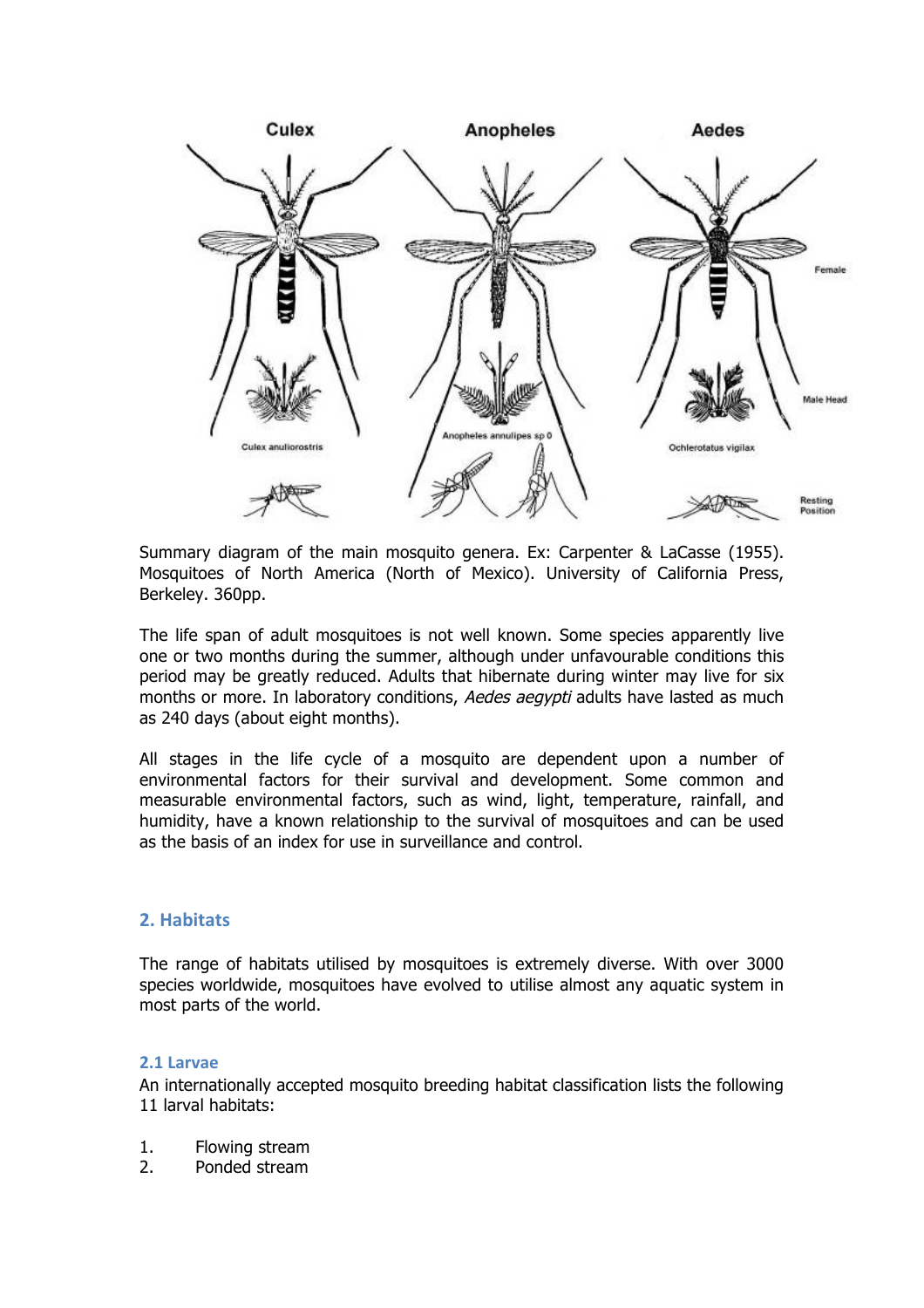- 3. Lake edge
- 4. Swamp/Marsh
- 5. Permanent Pond
- 6. Temporary Pond
- 7. Intermittent ephemeral puddle
- 8. Natural container
- 9. Artificial container
- 10. Subterranean habitats-natural
- 11. Subterranean habitats-artificial

The majority of mosquito species can be classified as either Container Breeders or Groundwater Breeders. Container breeders generally utilise smaller habitats such as tree holes, leaf axils and coconut shells. However they have adapted well to artificial habitats, often found in discarded rubbish, tyres, tin cans, plastic sheeting as well as items that are in use, oil drums, buckets and guttering. Some containers may provide more permanent habitat, such as drain sumps and rock pools, but classification of those habitats may be debatable. Container breeders are often more commonly associated with populated areas as these generally provide a much greater opportunity for breeding.

Groundwater breeders utilise more expansive habitats; swamps, marshes, lake edges field drains and mangroves etc. Groundwater breeders may be found in and around urban areas, although often their habitat will not occur within cities. An example of this involves saltmarsh habitats which often occur adjacent to urban areas. One of the key characteristics of saltmarsh species is often a long flight range, so the habitat existing outside of urban environments does not necessarily provide protection for the hosts within the city.

There are also some species whose behaviour allows for breeding in both container and groundwater e.g. *Culex gelidus* an important vector of Japanese Encephalitis.

Temperature plays a vital role in larval mosquito population dynamics. In tropical regions where there is no significant cold season, the seasonal pattern of mosquito population changes is related to the supply of water and rainfall. A slight rise in the level of water may cause an increase in mosquito production by re-establishing the less frequently inundated oviposition sites and increasing the number of temporary bodies of water. Excessively heavy rainfall and runoff during flood conditions may have a flushing effect and reduce the numbers of mosquitoes in the area. Such a reduction in the larval mosquito population is normally of a relatively short duration.

#### **2.2 Adults**

Adult mosquitoes will utilise different habitat for different purposes. In general however, males will remain near the breeding habitat and only travel short distances to some source of a sugar feed (nectar, fruit etc). Females will generally seek shelter from the environment, somewhere with little air movement, often dark, with sugar feeds nearby but also within distance of blood sources and breeding habitat. This will be significantly affected by the flight range of the mosquito, species with a short flight range will be found near to the breeding habitat, while mosquitoes with a longer flight range may be found sheltering several kilometres from the nearest breeding habitat.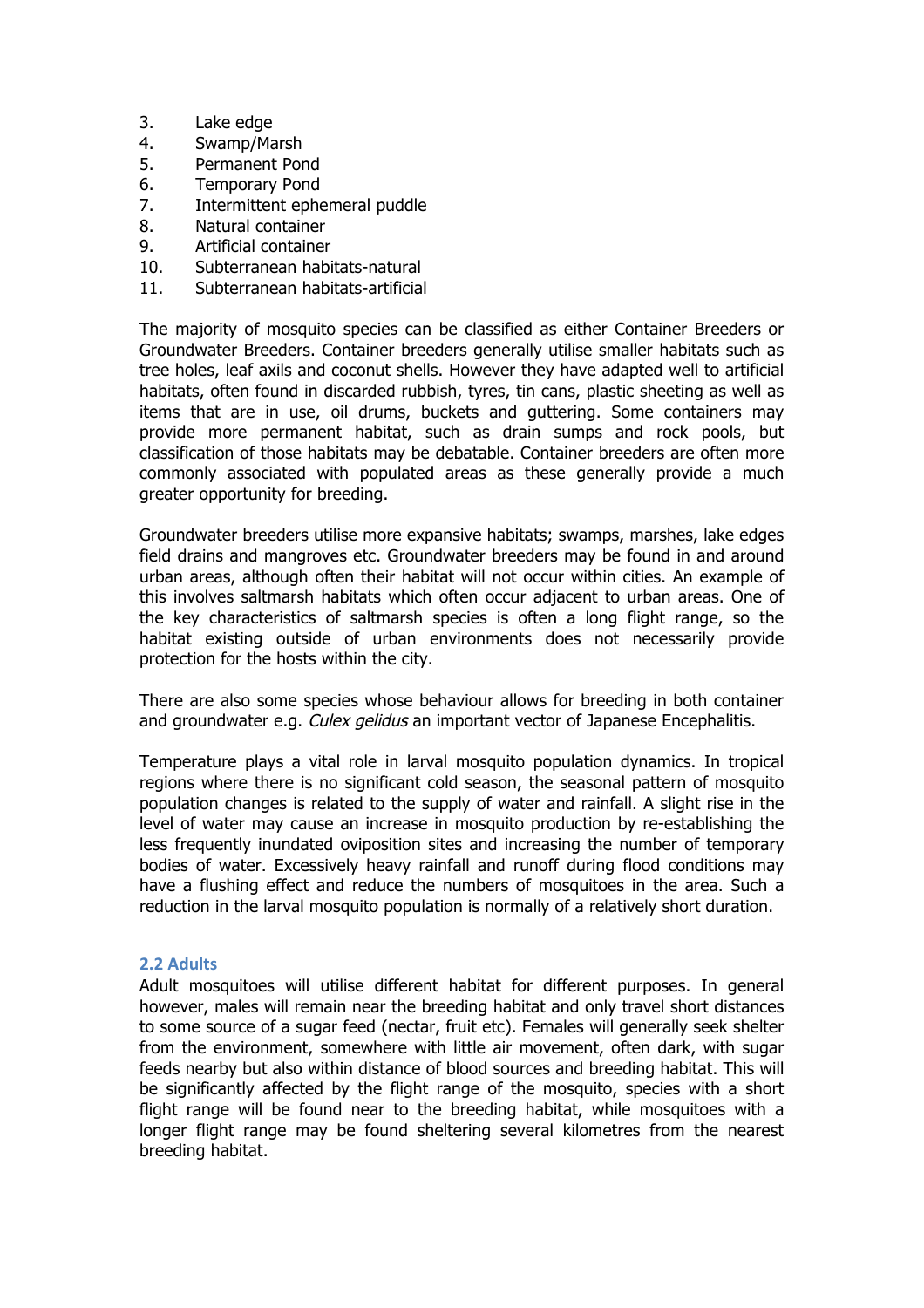Many mosquitoes prefer vegetation to rest in but domestic mosquitoes such as Aedes aegypti will be found in dwellings, resting in closets and under tables etc.

#### **3 Hosts**

Mosquitoes will utilise almost any land-based animal large enough to provide it with a blood feed. Some species are adaptable while others are quite host specific. Hosts include:

**Birds** Mammals Reptiles Amphibians

The choice of host species for blood feeding is an important factor in disease transmission. Aedes aegypti is an urban mosquito with a preference for biting man. It's ability to transmit dengue combined with a close association with human populations make it the most significant vector in dengue outbreaks. However with diseases like Japanese encephalitis where two host species are required for the disease cycle, a less specific mosquito species, such as *Culex annulirostris* is a better vector.

#### **4 Behaviour**

Male and female adult mosquitoes are usually present in about equal numbers following emergence. Typically the male mosquitoes reside near the breeding sites and have a shorter lifespan than females. Females may travel some distance to find a blood source. Only the female mosquitoes blood feed in order to obtain protein to produce fertile eggs.

Flight habits vary considerably; Aedes aegypti, arguably the most highly domesticated mosquito, typically flies very short distances (usually less than 500 metres). In studies some individuals have flown less than 35m from the water body they emerged from in their entire lifetime, while Aedes vigilax will comfortably travel 5-10km for sugar and blood feeds and may travel upwards of 300km in jetstream wind-assisted migrations. Although a coastal species, Ae. vigilax has been found as far inland in Australia as Alice Springs following a migration dispersal.

The possible flight range of Anopheline mosquitoes varies considerably, depending on the species and circumstances in search of food and shelter. Generally they will fly less than 3km, but they have been known to fly 30 kilometres in temperate climates with wind assistance.

Times of activity vary from species to species. Some species are active during the day (diurnal or day-biting)and others only at night (nocturnal or night-biting) with many more active at dawn and dusk (crepuscular).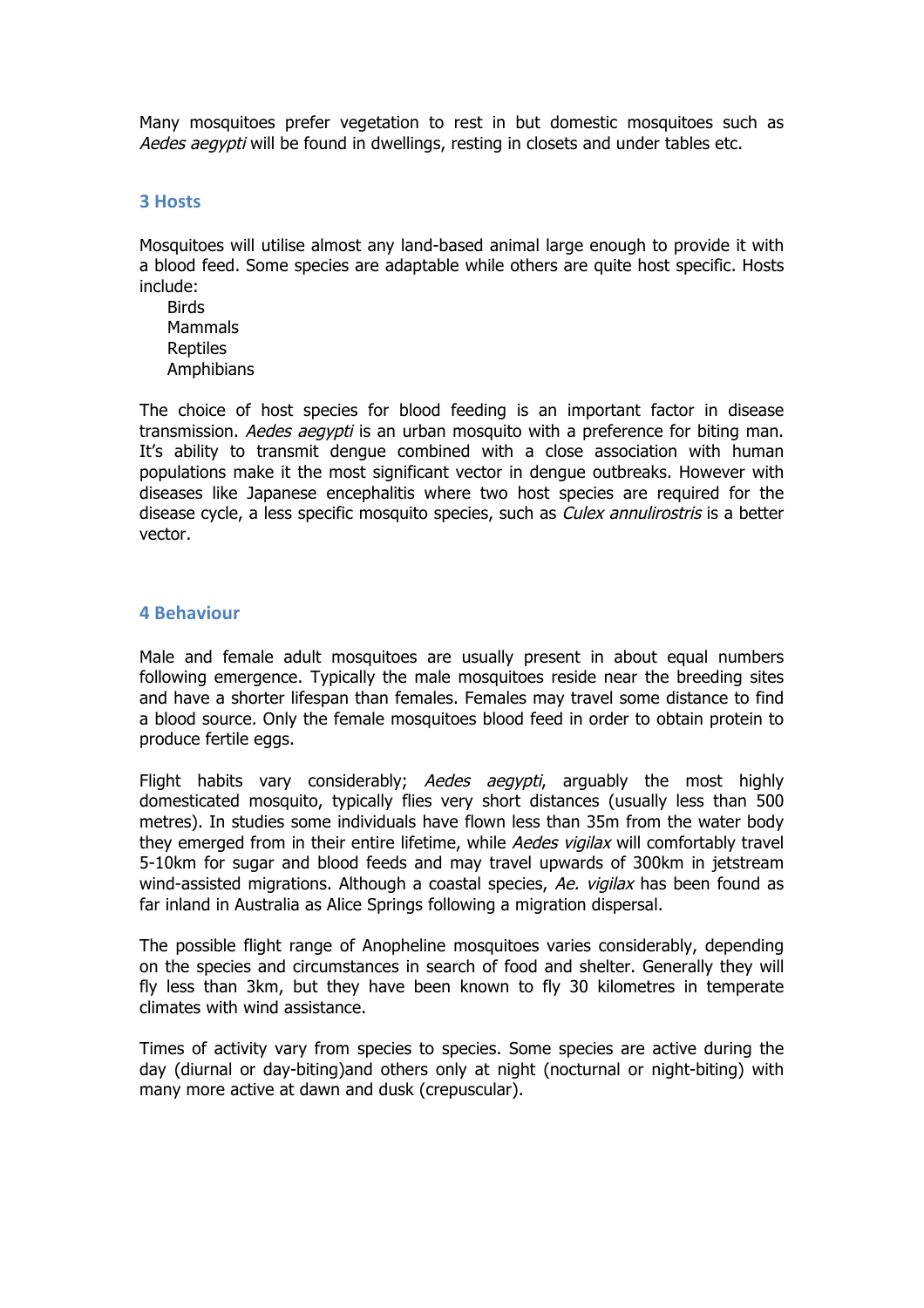#### **5 Diseases**

Mosquitoes are the most important group of blood sucking insects that cause nuisance and transmit diseases to humans and other warm blooded animals. The nuisance and annoyance caused by mosquitoes is not easy to translate into economic value, however it is as vectors of disease that mosquitoes are most often of concern.

Vector mosquitoes and the parasites and pathogens that they transmit, are recognised to have played an important role in the development and dispersal of the human race, being responsible for some events that have shaped the course of history. Although vaccines, chemoprophylaxis, chemotherapy, genetics and vector control measures are becoming more sophisticated, even now, none of the major mosquito-borne diseases of the world can be said to be under complete control.

Mosquitoes are responsible for transmitting three types of human pathogenic organisms:

Arboviruses – viruses causing diseases such as dengue, Yellow fever and various encephalitides. (The term arbovirus is derived from arthropod-borne-virus)

Plasmodia – protozoans which are the cause of malaria

Filarial worms – nematodes that cause lymphatic filariasis

Mosquitoes can act as transmitters or vectors of pathogens or parasites by both mechanical and biological means. Mechanical transmission occurs where the pathogen has no biological association with the vector, i.e. the pathogen is picked up from one source and deposited in another location. This occurs when the pathogen is carried passively on the biting mouthparts of a mosquito which has fed on an infected host and the pathogen passes passively into a second host at a subsequent feeding. This is most likely to occur where mosquitoes are interrupted during feeding and where any pathogens on the mouthparts remain viable for a short time and are introduced to another host during a subsequent attempt to feed to repletion. Although mechanical transmission of pathogenic organisms occurs via mosquitoes with some animal diseases, biological transmission is predominant for human parasites.

Biological transmission refers to the situation where the pathogen or parasite undergoes a period of development and/or multiplication within the vector (which acts as a true intermediate host and is essential for the completion of the cycle) before being passed on to another host following this incubation period (sometimes called the 'intrinsic' incubation period to differentiate it from the incubation period in the vertebrate host which is the 'extrinsic' incubation period). There are three systems that apply:

- 1. The pathogen develops and multiplies, e.g. malarial parasites there is sexual union of the blood stages in the mosquito gut, encystation in the gut wall, multiple sporozoite formation in the cyst and movement of the sporozoites to the mosquito's salivary glands as infective stages for introduction into a new host during subsequent feeding.
- 2. The pathogen develops only, e.g. filarial parasites  $-$  the microfilarial blood stages taken into the mosquito gut escape from the gut and develop through three stages in the mosquito's tissues before entering the head as infective stages for introduction into a new host during subsequent feeding.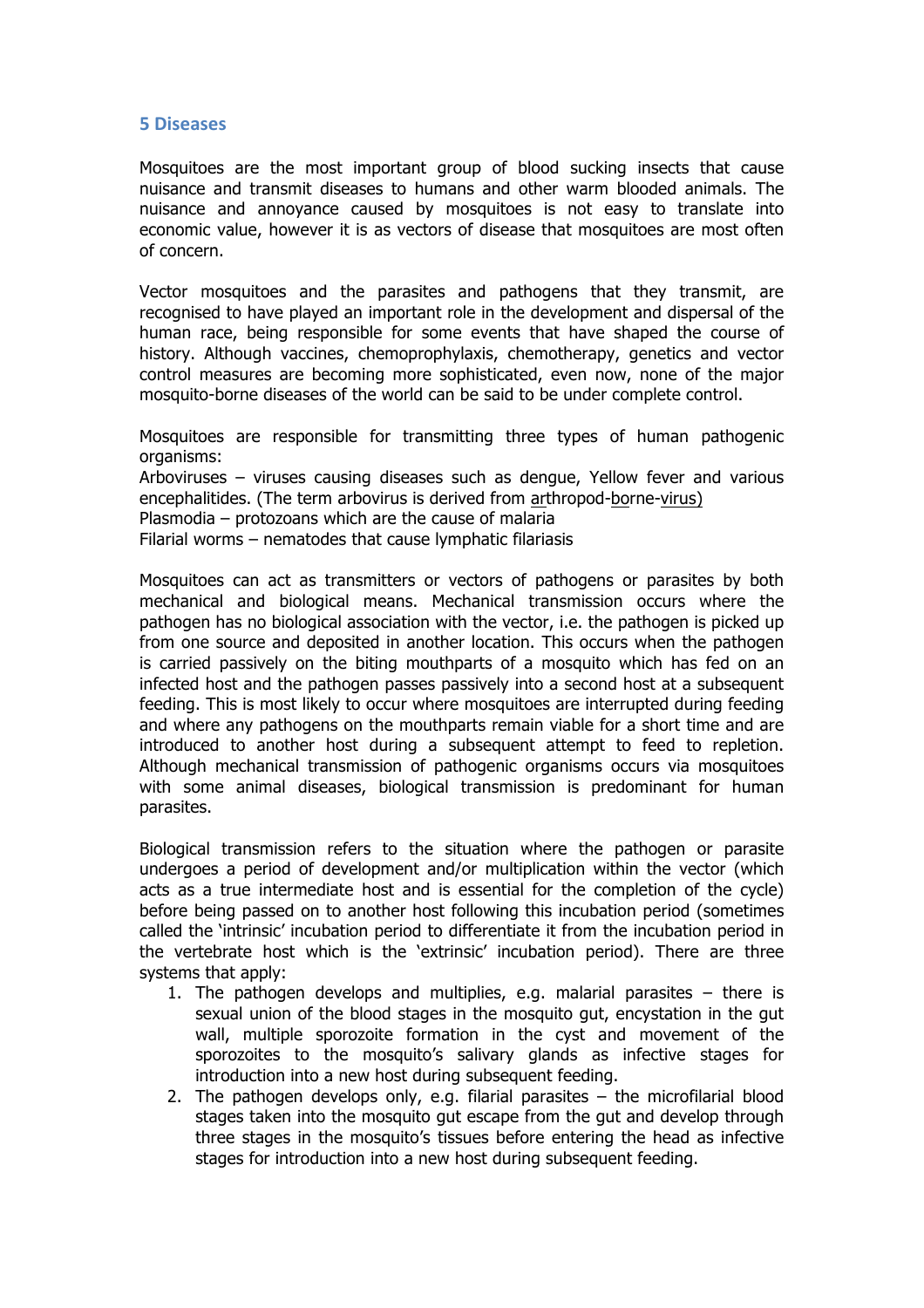3. The pathogen multiplies only, e.g. arboviruses – virus particles taken in with blood into the mosquito gut invade the gut cells, disseminate and multiply in body tissues and penetrate the salivary glands to be introduced into a new host during subsequent feeding.

Irrespective of the particular cycle, once a mosquito vector has picked up a pathogen, the vector needs to survive for at least the period of time required by the pathogen to complete its development cycle or multiply to the point that the mosquito becomes infective, before that mosquito can be involved in the transmission of the pathogen to the new host. This intrinsic incubation period varies with pathogen and temperature, but in general is in the order of 1-2 weeks. Thus the mosquito must survive for at least 1-2 weeks for it to become infective and therefore mosquito longevity is a critical factor in the dynamics of transmission of disease pathogens.

Some of the diseases spread by mosquitoes are associated with animal reservoirs and are called zoonoses (e.g. Yellow fever, viral encephalitides, Brugian filariasis), while others involve only human reservoirs (e.g. dengue, malaria, Bancroftian filariasis). In all cases, the crucial factor in transmission to man (the epidemiology of the disease) is the amount and type of contact between the mosquito vector and the human host. The incidence and prevalence of disease in an area will depend upon the presence of the disease, susceptible vectors and the amount of human-vector contact. The latter is a product of interaction between habitat and behaviour of the mosquito vector and the habitat, and behaviour of the human host. The more often that a potentially infective mosquito intrudes into the human environment or that the humans intrude into the natural environment where mosquitoes harbour pathogenic organisms, the greater the risk of initiating an urban outbreak or epidemic.

Mosquito borne diseases are complicated communicable diseases as they involve the vector as an additional component of the disease system. Social, behavioural, environmental and immunological factors may affect the human component, yet with vector involvement further influences impinge on the system and still more may arise if the disease is a zoonosis, involving other vertebrates as well as humans. Such a complex system may seem formidable, however the more complex the system, the greater the number of opportunities exist for disrupting the disease cycle.

Not all mosquitoes can or do act as vectors for all or any pathogens.

# **6. Exotic Mosquitoes**

# **6.1 Why are we concerned about exotic mosquitoes?**

New Zealand has a small number of species, meaning there are a number of underutilised mosquito habitats. There is the potential for exotic species to exploit these habitats, with very little local competition from our own mosquitoes. New Zealand has no endemic diseases of public health significance and the population is largely unaware of mosquitoes and their roles as vectors of disease. Therefore the population is highly susceptible to exotic mosquito-borne diseases, both in terms of the lack of inherent resistance and ignorance, regarding controlling mosquito numbers to prevent epidemics.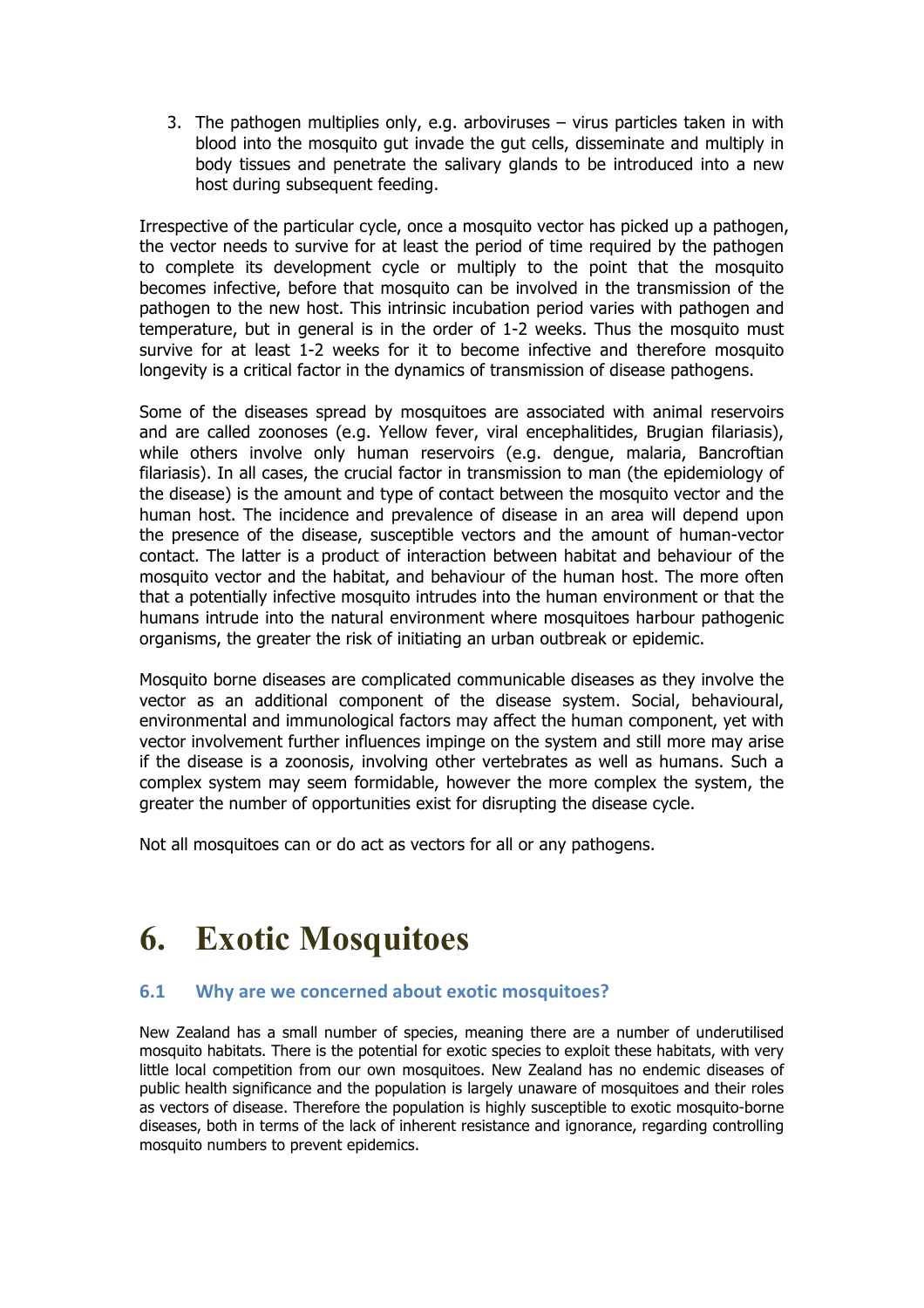First there would be a potential risk of transmission of disease; not only to humans but to animals and birds. There would of course be nuisance biting from any human biting species that arrived, to a degree most New Zealanders would not be familiar with. There is also the cost of control and mitigation of all types from monitoring, to sprays to repellents.

There are about 2700 species of mosquito described in the world at present, as well as over 1000 arboviruses which are known to cause disease in humans, animals or both. Even Australia, our neighbour has over 300 species of mosquito as well as several mosquito-borne diseases including Dengue, Ross River virus, Barmah Forest virus, Murray Valley Encephalitis and Kunjin virus.

#### **Unwanted Organisms**.

Aedes (Stegomyia) aegypti – Yellow fever mosquito $*$ Aedes (Stegomyia) albopictus- Asian tiger mosquito $*$ Aedes (Stegomyia) polynesiensis# Aedes (Stegomyia) scutellaris\* Culex gelidus – frosty mosquito Culex annulirostris – common banded mosquito Culex pipiens pallens - common house mosquito Culex sitiens Aedes (Finlaya) japonicus – Asian rockpool mosquito Aedes (Ochlerotatus) vigilax - Saltmarsh mosquito Aedes (Ochlerotatus) camptorhynchus - Southern Saltmarsh mosquito Aedes (Finlaya) sierrensis - western tree hole mosquito Aedes (Finlaya) atropalpus All species from the genus Anopheles<sup>#</sup>

Other than the above the following exotics have also been intercepted in the last 9 years

| Aedes (Mucidus) alternans - scotch grey mosquito |                                  |
|--------------------------------------------------|----------------------------------|
| Culex fuscocephala                               | Aedes vexans                     |
| Culex australicus                                | Aedes cooki                      |
| Uranotaenia novobscura                           | Aedes vittiger                   |
| Tripteroides bambusa                             | Toxorhynchites speciosus         |
| Verrallina funerea <sup>#</sup>                  | Anopheles albimanus <sup>#</sup> |
| Culex ocossa <sup>#</sup>                        | Mansonia titillans <sup>#</sup>  |
| $C_{11}$                                         |                                  |

Culex australicus<sup>\*</sup>

**# These species have been intercepted already in the last 12 months (July 2011 to June 2012)**

**\*These species have not been intercepted in NZ since July 2001**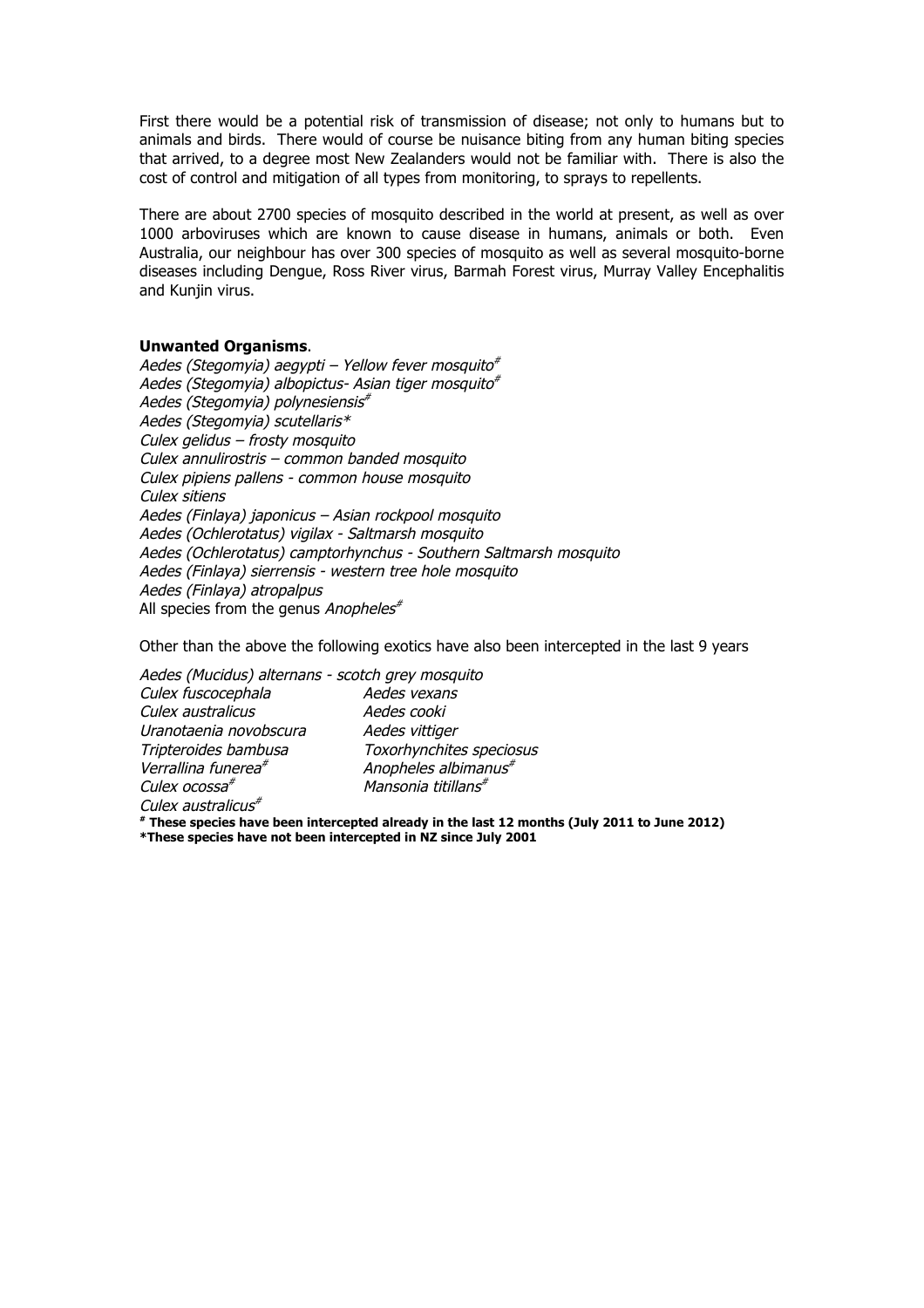## **6.2 Pathways**

Increased imports and international travel has meant there are several pathways of entry for mosquitoes into NZ.

#### Shipping

New Zealand imports a large number of goods, from cars to food stuffs. The large number of vehicles and containers that arrive at our borders contain endless sites for mosquitoes to stowaway in. There have been several discoveries of exotic mosquito adults in containers in the last few years but the bulk of interceptions have been related in some way to used vehicles/machinery.

#### Aircraft

This mode of transportation is the second major pathway which, as well as transporting a wide variety of import goods, is also responsible for bringing countless travellers and their luggage into NZ. Interception specimens have been found in air freighted goods and in cabins of aircraft entering NZ for engineering work.

#### Postage

The posting of goods is another pathway, associated with both shipping and aircraft. There is a continuous supply of materials entering the country.

Generally mosquito interceptions take the form of larval specimens, probably due to the greater visibility of the habitat compared to individual mosquito adults.